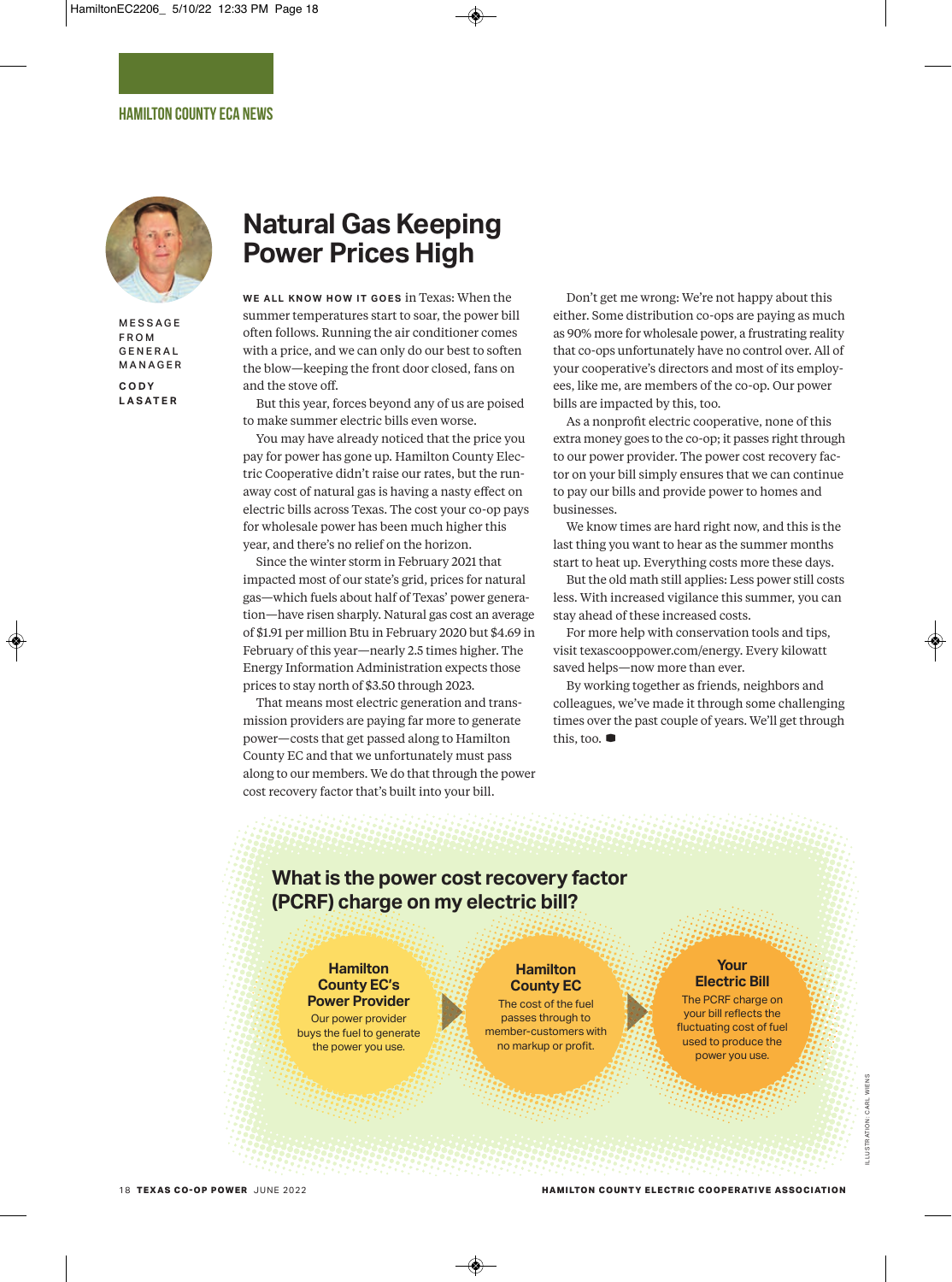

#### **mArk Your cAlenDAr**

# **Hamilton county electric cooperative Annual membership meeting**

Friday, August 5 Hamilton High School 611 S. College St., Hamilton

- **e 5–6:15 p.m.** Fish and barbecue dinner catered by J&m's Hill Country BBQ at Hamilton ISD's junior high cafeteria and high school commons area.
- **7 p.m.** Business meeting in the Chandler Craig Auditorium.
- **There will be entertainment and prize drawings after the** business meeting.

come out to help us celebrate 83 years of service. We look forward to seeing you there! Look for additional meeting details in the next issue of *Texas Co-op Power.*

### **Hamilton County Electric Cooperative Association**

#### **conTAcT us**

112 E. Gentry St., Hamilton, TX 76531 P.O. Box 753, Hamilton, TX 76531 **local** (254) 386-3123 **Toll-free** 1-800-595-3401 **Web** hamiltonelectric.coop

**General manager** cody Lasater

#### **board of Directors**

Robert Straley, President, District 4 Dusty Duncan, Vice President, District 5 Brandon Haile, Secretary-Treasurer, District 2 Jack Caldwell, District 1 Sam Campbell, District 6 Ervin Koerth, District 3 John Priddy, District 7

# **24/7 outage Hotline numbers**

For information and to report outages, please call us.

**locAl** (254) 386-3123

**Toll-free** 1-800-595-3401

#### **ABOUT HAMILTON COUNTY EC**

HCEC owns and maintains more than 4,000 miles of line to provide electric service to more than 12,000 members in Coryell, Hamilton, Lampasas, Mills and San Saba counties.

#### **PAYmenT oPTions AnD locATions**

**online** at hamiltonelectric.coop

**call** 1-877-833-4031 to pay using our automated phone system (credit/debit card or check).

**bank draft** can be set up or bill payments can be charged to a debit or credit card monthly.

**Hamilton county ec office** 112 E. Gentry St., Hamilton

**fort Gates Water corp.** 103 Gateway Circle, Gatesville

**Head insurance** 1006 Fourth St., Goldthwaite

**kempner Water supply** 11986 e. Highway 190, kempner

**lometa city Hall** 109 W. San Saba St., Lometa

**VisiT us online** hamiltonelectric.coop



**check us out at TexascoopPower.com/hamilton**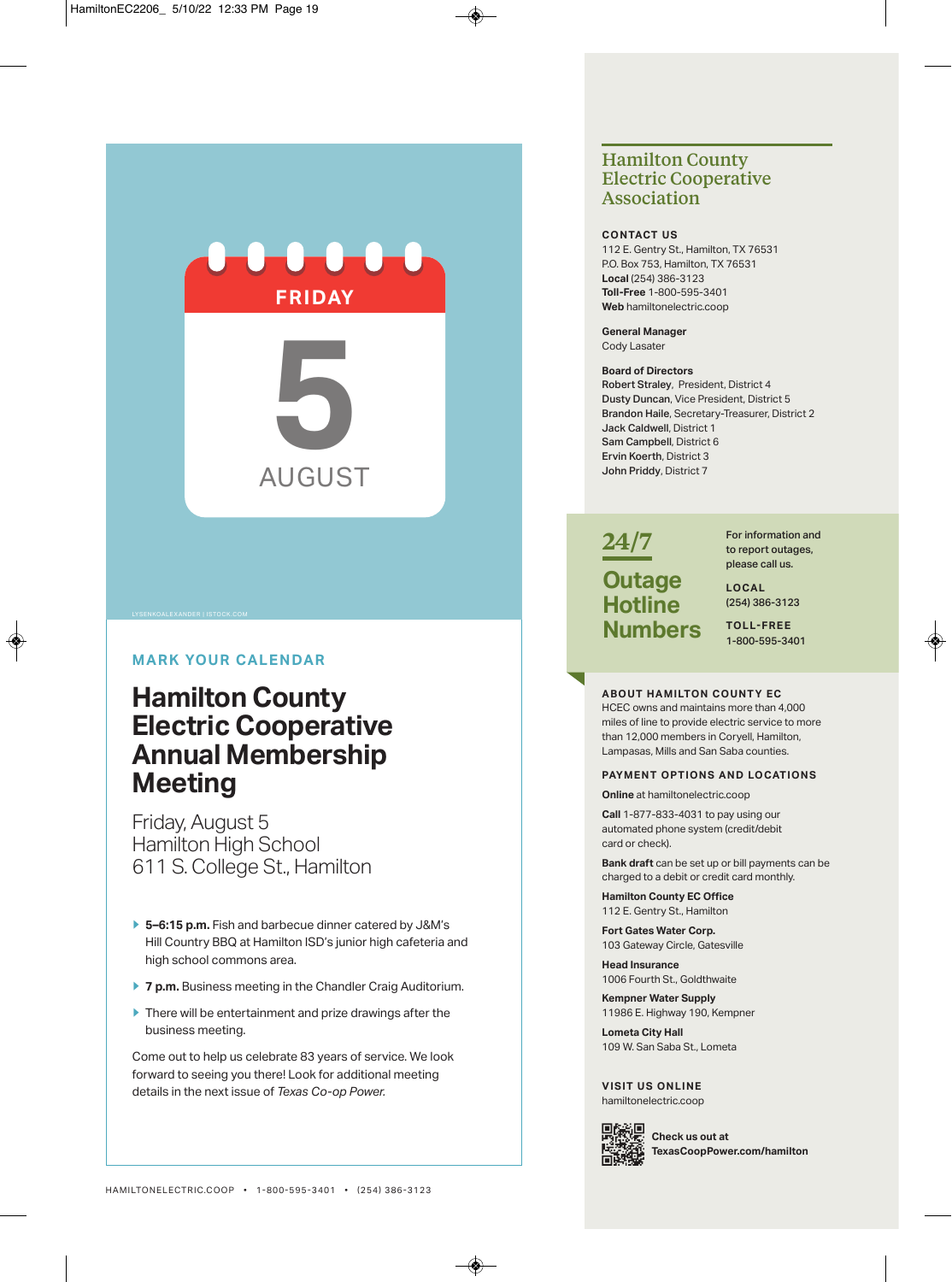

# **Summertime Saving Strategies**

**A N OT H E R LO N G , H OT** Texas summer is on its way. Here are several ways to use energy more efficiently and save money on electricity during the months ahead.

**Change your air conditioning system's filter** every three months during cooling season—or more if your neighborhood is especially dusty. Dirty filters stop air from flowing through, which causes your AC to work harder and use more energy—as it keeps your home cool.

**If you have a programmable thermostat,** have it run the AC only during part of the day. There's no need to keep your house comfortable if nobody's in it. Running the AC at night could be less expensive than cranking it up during the day, when it's hot and demand for electricity is at its peak.

**Use ceiling fans.** If you don't have any, consider it a good investment. Install them in bedrooms, the kitchen and the living room. Fans move the air around, cooling people nearby. They might allow you to nudge the AC a degree or two higher.

**Close the drapes.** A sunny day might be pretty to look at through a window, but hot rays can heat the air in your home and force the AC to work overtime. Keep curtains and blinds closed on bright, hot days—especially on south- and west-facing windows.

**If you have a pool,** wait until after dark to run your pool pump. Operating it during off-peak hours when fewer people are using a lot of appliances at once can save money on your energy bill.

**Switch your central air conditioning system's fan to "auto."** The "on" setting forces it to run constantly—even when your house is already cool. **D**



#### **MARK YOUR CALENDAR**

**Flag Day** Tuesday, June 14

**Go Fishing Day** Saturday, June 18

**Father's Day Juneteenth** Sunday, June 19

EGGEEGGJIE W | ISTOCK .COM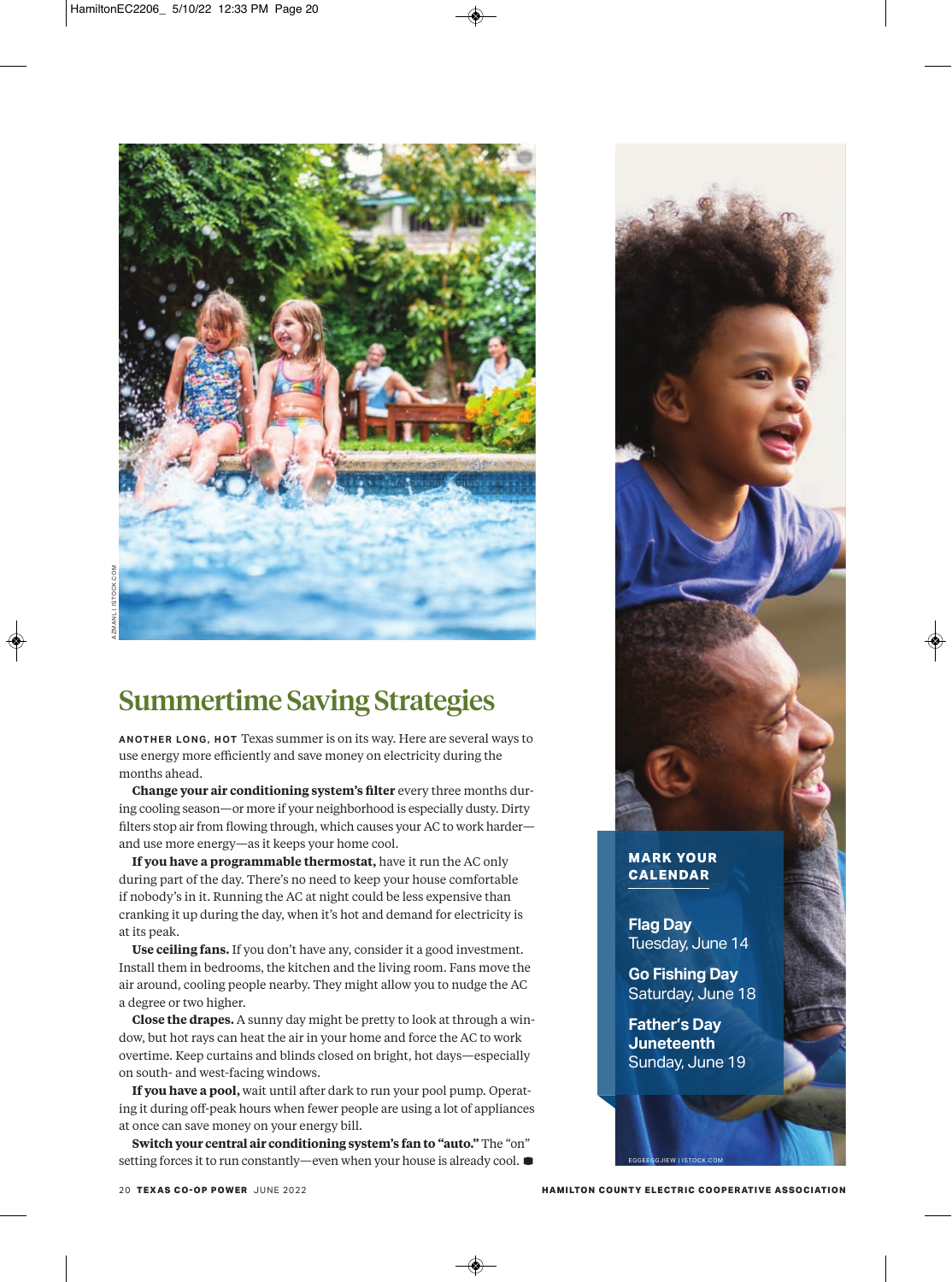# Don't Fuel the Fire

Wildfires start unexpectedly and can move quickly and unpredictably, destroying everything in their path.

If fire is reported nearby:

Place vital records and small items of value in your car and park it facing the direction of escape. Heed evacuation orders.

Clear a firebreak around buildings.

Shut gas off at the meter and turn off propane tanks.

Leave the electricity on, especially if it powers a well.

Turn on sprinklers. Wet down the house and shrubs close to structures.

#### Prevention:

Mow grass short. Rake leaves. Clear away debris.

Keep hay bales and firewood away from structures and electric lines.

Make a family evacuation plan. Have an inventory of home valuables in fireproof box.

Hamilton County EC encourages you to always practice safety.



## Restoring Power Safely and Efficiently

**FOR MOST Hamilton County Electric** Cooperative members, outages are rare and only last a few hours. But when major storms impact our area, extended outages are unavoidable. Hamilton County EC is ready to restore power as safely and efficiently as possible.

When it's safe, our crews start by repairing power lines and equipment that will restore power to the greatest number of people in the shortest time possible.

This process begins with repairs to the larger main distribution lines that service a great number of homes and businesses. After that, crews work on tap lines, which deliver power to transformers. Finally, individual service lines that run between transformers and homes are repaired.

We can't control the weather, but we can prepare for it. Hamilton County EC keeps a supply of extra utility poles, transformers and other equipment on hand so we can quickly get to work in the event of an outage. When widespread outages occur, multiple crews will be out in the field working to repair damage at multiple locations. We also coordinate with nearby co-ops to bring in additional crews when necessary. **D**

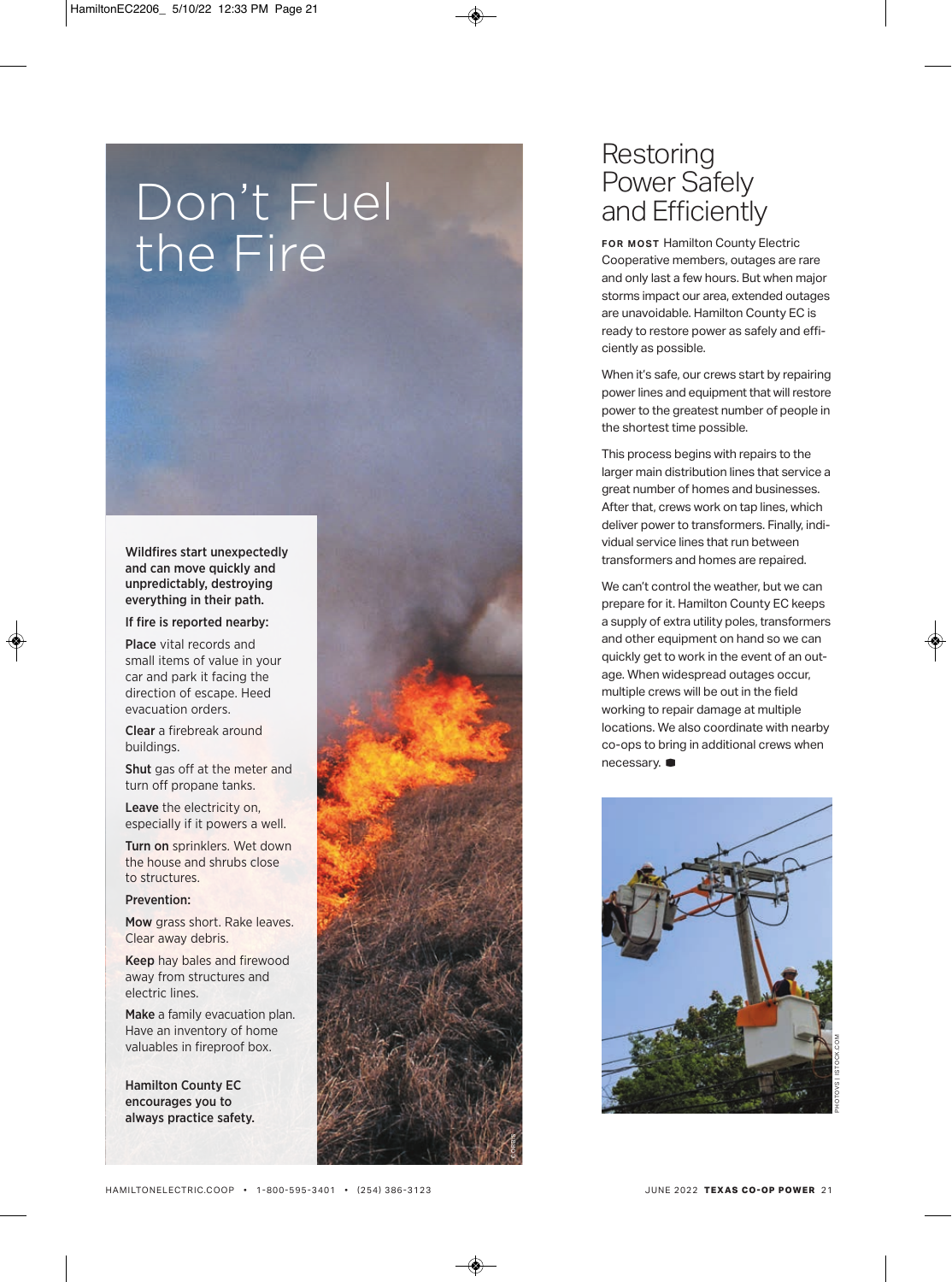# **Community Calendar**

The following community event information was gathered in late April. Please contact event sources directly to confirm event dates and details.

## **Comanche**

**Comanche Market,** June 4, 9 a.m.–1 p.m., courthouse, 101 W. Central Ave.

**Jams in June;** June 2, 9, 16, 23, 30; 6 p.m.; courthouse; 101 W. Central Ave. Bring a lawn chair to hear acoustic tunes from local musicians. Featuring food trucks and extended hours at downtown merchants.

**Calves, Cans & Corrientes;** June 11, all day; Comanche County Roping Arena; 9101 Highway 377. First-place winners will get a custom molly's silver belt buckle.

**Comanche Open Rodeo,** June 17–18, 7:30 p.m., Comanche County Roping Arena rodeo grounds, 9101 Highway 377. Free.

**Rodeo Parade,** June 18, 5 p.m., courthouse, 101 W. Central Ave.

**Father's Day Pancake Breakfast,** June 19, Comanche County Museum, 402 Moorman Road. Admission by donation only. For more information, call (325) 356-5115.

**Red Dirt Dinner & Dancing,** June 25, 6 p.m., Comanche County Roping Arena, 9101 Highway 377. Featuring food trucks and Texas country music.

**Scavenger Hunt at the Museum,** July 3, 10 a.m.–4 p.m. Comanche County Museum, 402 Moorman Road. For information, call (325) 356-5115.

**Salt, Lime & a Good Time;** July 23; noon– 4 p.m.; courthouse square. Celebrating National Tequila Day! There will be tequila cocktail, mocktail and salsa-/dip-making contests. The tortilla chips will be supplied by comanche's Five Star Dairy Queen. Wristbands will be available for \$10 to sample the contest concoctions. Entry forms are available at the comanche chamber of commerce and on the chamber's website, comanchechamber.org. To enter one or more of the event's contests, email your completed form to comancheevents@gmail.com or drop it off at the chamber of commerce at 304 S. Austin St.

*For more information about Comanche County events, contact the Comanche Chamber of Commerce at (325) 356-3233 or comancheevents@gmail.com.*

## **Copperas Cove**

**Farmers Market;** each Thursday, May– October; 4-7 p.m. The market features locally grown, handmade and handcrafted items.

**Food Truck Festival,** June 12, 5–10 p.m., Civic Center, 1206 W. Avenue B. The event will include food trucks, beer and wine tents, live music, games, and bounce houses.

#### **Summer Run to Fun 5K Run/Walk,** June 18, 8 a.m., city park, 1206 W. Avenue B.

*For information about Copperas Cove events, contact the Copperas Cove Chamber of Commerce at (254) 547-7571, email chamber@ copperascove.com or visit copperascove.com.*

## **Evant**

**Market Day,** June 18. Free to vendors.

*For information about Evant events, contact P-Cay Burkhalter at (254) 791-5441 or pcay@ buenavistawildlifesafari.com.*

## **Gatesville**

**Chamber Market Days;** June 11, July 9; 8 a.m.–1 p.m.; Cotton Belt Depot; 2307 S. Highway 36. Browse vendors offerings including fresh fruits and vegetables, metal decor, honey, salsa, jellies, baked goods, plants, homemade crafts, and furniture.